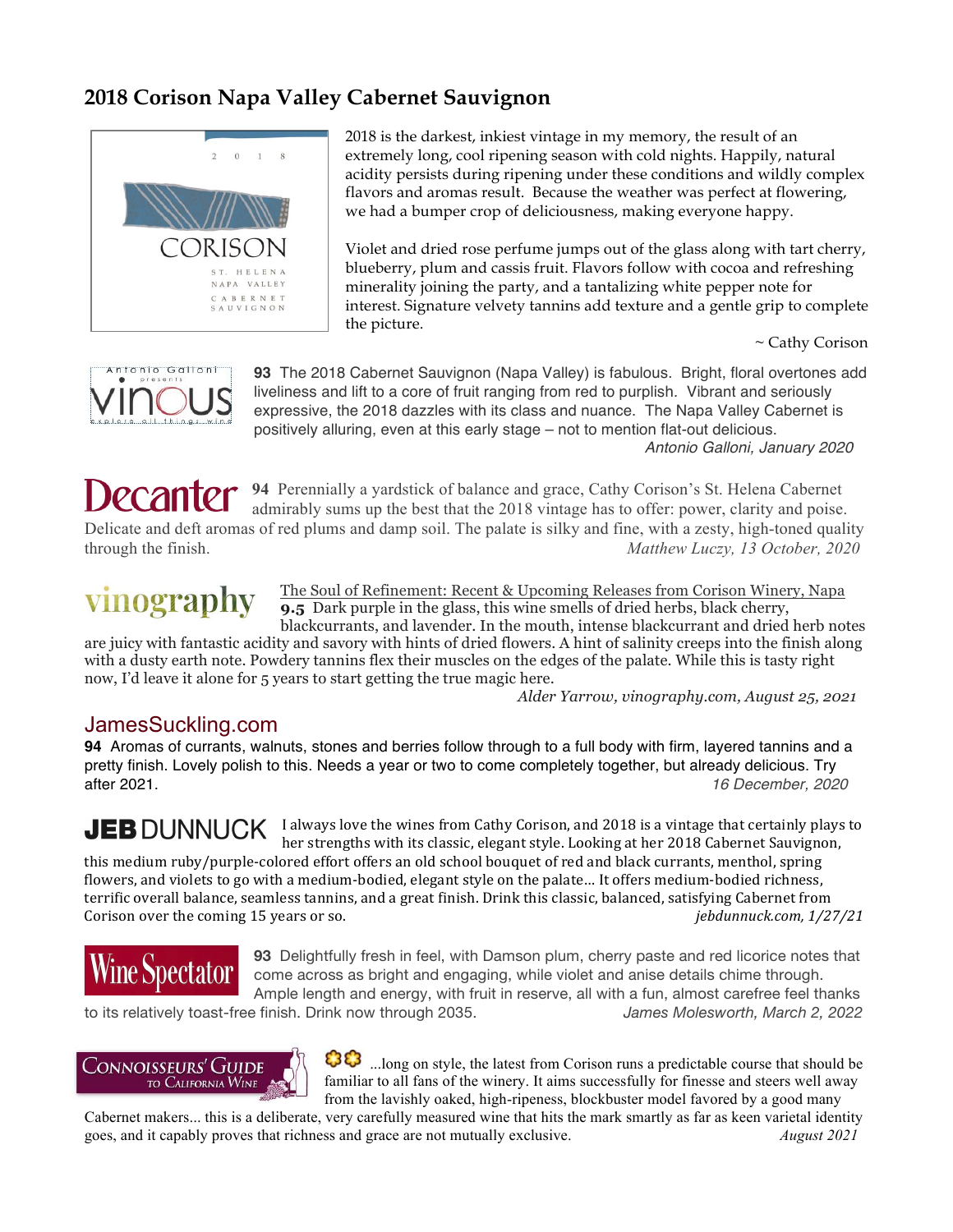### purely domestic wine report

**97** The nose is supple blackberry, licorice, black currant and cedar. The palate entry is polished and lean black plum with beautifully balanced core of spice, ripe blueberry showing pristine delicacy. The finish develops a mouthcoating dusty black fruit and faint essence of minty bay laurel. Drink 2021 - 2040. *Doug Wilder, Volume 9.1*

#### **WINE ENTHUSIAST 95 – Cellar Selection**

This is a high-toned, tart and earthy wine from the beloved producer, structured and grippy in its youth. Textured, the savory character is etched in dried herb, violet and currant, it evolves to share elegant and delicate layers of blue fruit and black cherry. Graphite, turned earth and black pepper endure. Enjoy through 2038. *Virginie Boone, December 1, 2021*



Mid crimson. Aromatic with ripe but modulated cassis fruit and a hint of balsam. Non showy. Some fine sandpaper tannins still in evidence and a really refreshing finish. Made for the table with impressive refinement. I'd decant it this year and next. 13.8%<br>Drink 2021–2030 *Jancis Robinson. II* Drink 2021–2030 *Jancis Robinson, 11 Nov. 2021*



**92** Cathy Corison's 2018 Cabernet Sauvignon remains true to her own stylistic bent, weighing in at 13.8%. Hints of tobacco and crushed stone accent cassis, with minimal wood influence on the nose, despite it being aged 20 months in 50% new French oak. Medium to full-bodied, it's concentrated, silky, long and elegant, a balanced, refreshing alternative to much of what Napa has to offer these days. *Joe Czerwinski, 31st May, 2022*

VIEW FROM THE CELLAR 96 The 2018 Cabernet Sauvignon from Cathy Corison is another absolutely classic wine and yet another legend in the making. The wine is

just a whisper higher in octane than the Sunbasket cabernet, tipping the scales at 13.8 percent alcohol and offering up all of the precision, purity and structural sophistication that one has come to routinely expect of young vintages of Corison cabernet sauvignon. The lovely bouquet wafts from the glass in a polished blend of black cherries, sweet dark berries, tobacco leaf, Rutherford Dust, cigar smoke and a deft framing of spicy new oak. On the palate the wine is pure, full-bodied and seamlessly balanced, with a beautifully refined attack, a rock solid core of fruit, exemplary soil signature, ripe, buried tannins and great focus and grip on the long, complex and perfectly balanced finish. This is a stunning young wine! 2033-2100

*John Gilman, Sept-Oct 2021, Issue #95*



**95** The 2018 Corison 'Napa Valley' Cabernet Sauvignon is a beautiful offering that shows violets and red currant aromatics alongside sage, blackberry compote and shades of pipe tobacco. The sense of balance is gorgeous here as red and dark fruits parade with graphite, leather and freshly tilled soils. Seamless and highly refined, this shows beautiful restraint and bright acidity that should carry this wine over two decades. Drink 2021-2040. *owenbargreen.com, September 14, 2021*



**93** Medium- dark ruby color; very attractive, deep, ripe, complex, dark cherry and blackberry fruit aroma with earthy and herbal notes, and hints of baking spices; full body; rich, ripe, nicely balanced, somewhat elegant, red and black fruit flavors with bright acidity, hints of dried herbs, and undertones of well proportioned toasty oak; full tannin; lingering aftertaste. **Very highly recommended**.

*Nick Ponomareff, June 2021*



Bright purple; aromas of black currant, black plum and lavender. Medium-full with a rich mid-palate, good acidity, youthful tannins that are not shy and very good persistence. This is clearly a very young wine that needs time, but there is good overall harmony as well as

impressive varietal character. Give 3-4 years to settle down; peak in 8-10 years, perhaps longer.